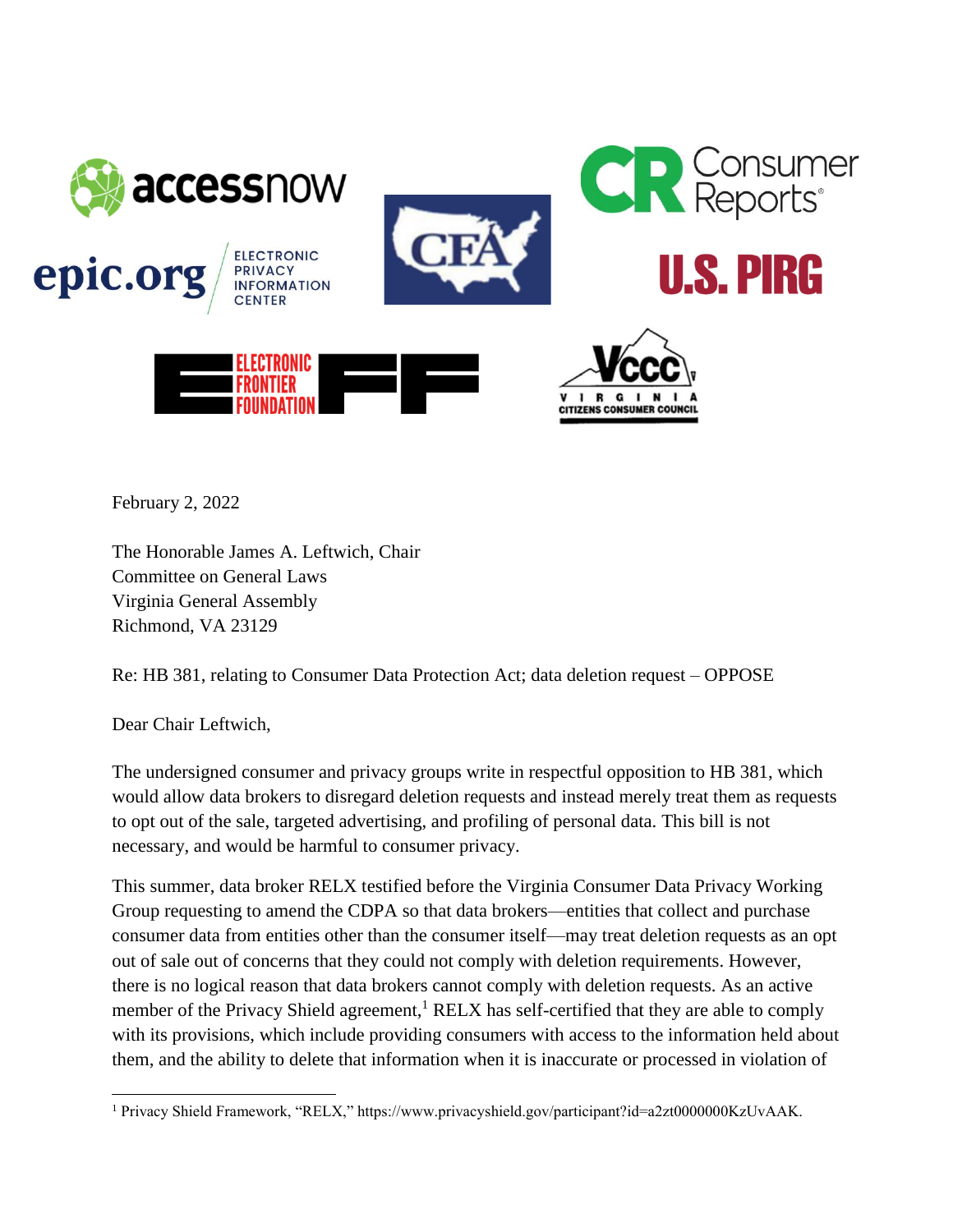the Privacy Shield principles.<sup>2</sup> Now that the courts have declared the Privacy Shield inadequate,<sup>3</sup> businesses like RELX that process and transfer Europeans' data to the United States may have to comply with the European Union's General Data Protection Regulation (GDPR),<sup>4</sup> which includes a data deletion requirement.<sup>5</sup>

Further, even if the CDPA did raise compliance concerns for these businesses, there are more privacy-protective ways of addressing it than treating a deletion request as an opt out of sale. A narrower exemption based on CCPA regulations might read: "A business may retain a record of the request for the purpose of ensuring that the consumer's personal information remains deleted from the business's records."<sup>6</sup> This would help ensure that data brokers are able to delete a consumer's information in the future if it is re-purchased.

Allowing data brokers to disregard deletion requests and instead treat them as an opt out of sale is inappropriate, especially because the retained data is vulnerable to data breaches. Indeed, RELX subsidiary LexisNexis, for example, has been breached, exposing consumers' personal information, multiple times.<sup>7</sup> Further, consumers typically are unable to control whether their information is collected by data brokers, as these companies buy and sell consumer data from other entities without having a direct relationship to the consumer. Consumers should have the choice to decide whether these companies keep their data within their systems.

Thank you for your consideration. We would welcome the opportunity to discuss this matter further.

Sincerely,

Access Now Consumer Federation of America Consumer Reports Electronic Frontier Foundation Electronic Privacy Information Center U.S. PIRG Virginia Citizens Consumer Council

<sup>2</sup> Privacy Shield Framework, "Access," https://www.privacyshield.gov/article?id=8-Access.

<sup>3</sup> Adam Satariano, *E.U. Court Strikes Down Trans-Atlantic Data Transfer Pact*, N.Y. Times (July 16, 2020), https://www.nytimes.com/2020/07/16/business/eu-data-transfer-pact-rejected.html.

<sup>4</sup> *Frequently Asked Questions on the Judgment of the Court of Justice of the European Union in Case C-311/18 - Data Protection Commissioner v Facebook Ireland Ltd and Maximillian Schrems*, European Data Protection Board (July 23, 2020) https://edpb.europa.eu/sites/default/files/files/file1/20200724\_edpb\_faqoncjeuc31118.pdf. <sup>5</sup> Art. 17 GDPR, https://gdpr-info.eu/art-17-gdpr/.

<sup>6</sup> Cal. Code Regs tit. 11 § 999.313(d)(3).

<sup>7</sup> Heather Timmons, *Security Breach at LexisNexis Now Appears Larger,* N.Y. Times (Apr. 13, 2005), https://www.nytimes.com/2005/04/13/technology/security-breach-at-lexisnexis-now-appears-larger.html; Byron Acohido, *LexisNexis Breach Reveals 'Secret Questions'*, USA Today (Sept. 27, 2013), https://www.usatoday.com/story/cybertruth/2013/09/27/lexisnexis-breach-reveals-secret-questions/2884625/.